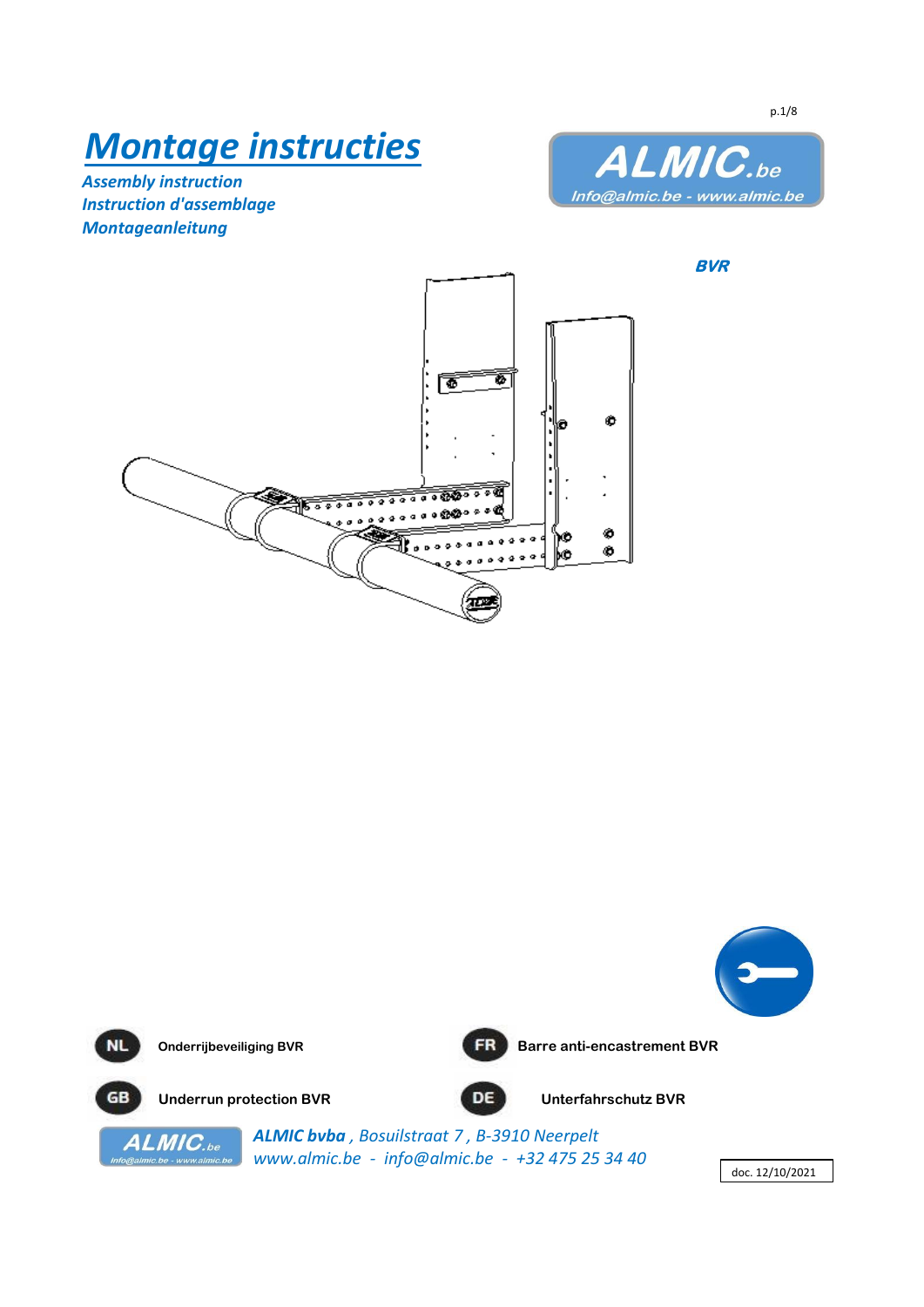

Montage handleiding Mounting instructions Instruction de montage Montageanleitung



## **Algemeen**

**Om typegoedkeuring voor het voertuig te krijgen, moet de montage zijn uitgevoerd volgens de instructies van ALMIC. Voor de montage moet u alle onderdelen identificeren. Voer montage en service zorgvuldig en deskundig uit. Volg de instructies. Let op dat rekening moet worden gehouden met de aanwijzigingen van de voertuigfabrikant en eventuele frameverstevigingen**



## **Description**

**To achieve vehicle type approval all mounting has to be done in according with ALMIC instructions. Identify all parts before use. Installation and maintenance should be carried out in the correct and approved way. Always follow the instructions. The truck manufacturers body building instructions must be observed.**



## **Généralités**

**Afin d'obtenir un certificat de conformité pour le véhicule, le montage doit être effectué selon les instructions de ALMIC. Identifier toutes les pièces avant le montage. Le montage et l'entretien doivent être effectués avec le plus grand soin et selon des méthodes de professionnels. Suivre les instructions. Observer que les instructions du constructeur du véhicule et les éventuels renforts du cadre doivent impérativement être respectés.**



## **Allgemeines**

**Voraussetzung für die Erteilung der Typzulassung des Fahrzeugs is die Montage gemäss ALMIC Anweisungen. Identifizieren Sie vor der Montage alle Teile. Montage und Wartung müssen genau und fachmännisch durchgeführt werden. Befolgen Sie die Anweisungen. Die Anweisungen und etwaigen Rahmenverstärkungen des Fahrzeugherstellers müssen beachtet werden.**



*ALMIC bvba , Bosuilstraat 7 , B-3910 Neerpelt www.almic.be - info@almic.be - +32 475 25 34 40*

doc. 12/10/2021

p. 2/8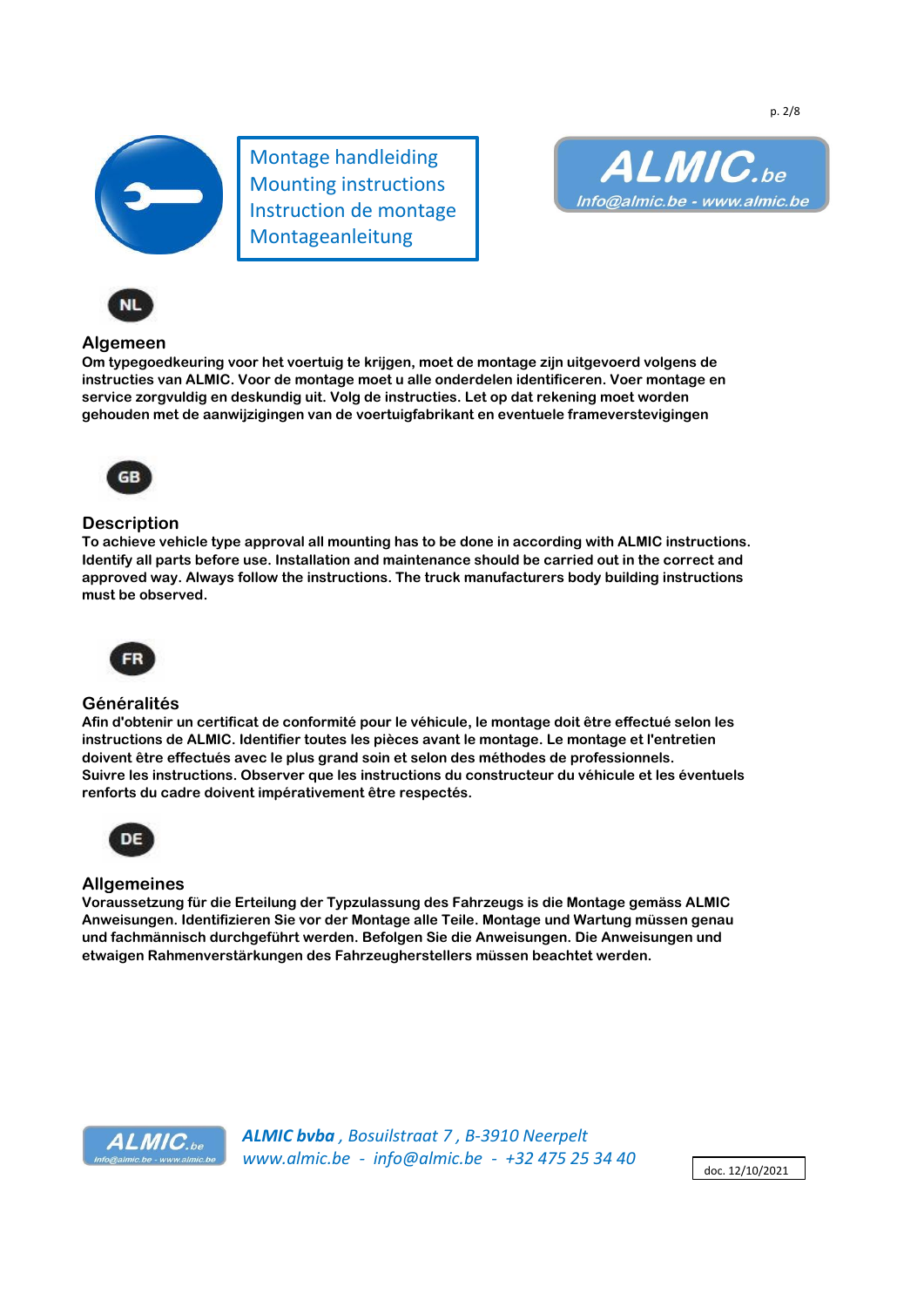

*Hoofdafmetingen BVR*

**Main dimensions BVR Hauptabmessungen BVR Dimensions principales BVR**

ALMIC.be



*ALMIC bvba , Bosuilstraat 7 , B-3910 Neerpelt www.almic.be - info@almic.be - +32 475 25 34 40* doc. 12/10/2021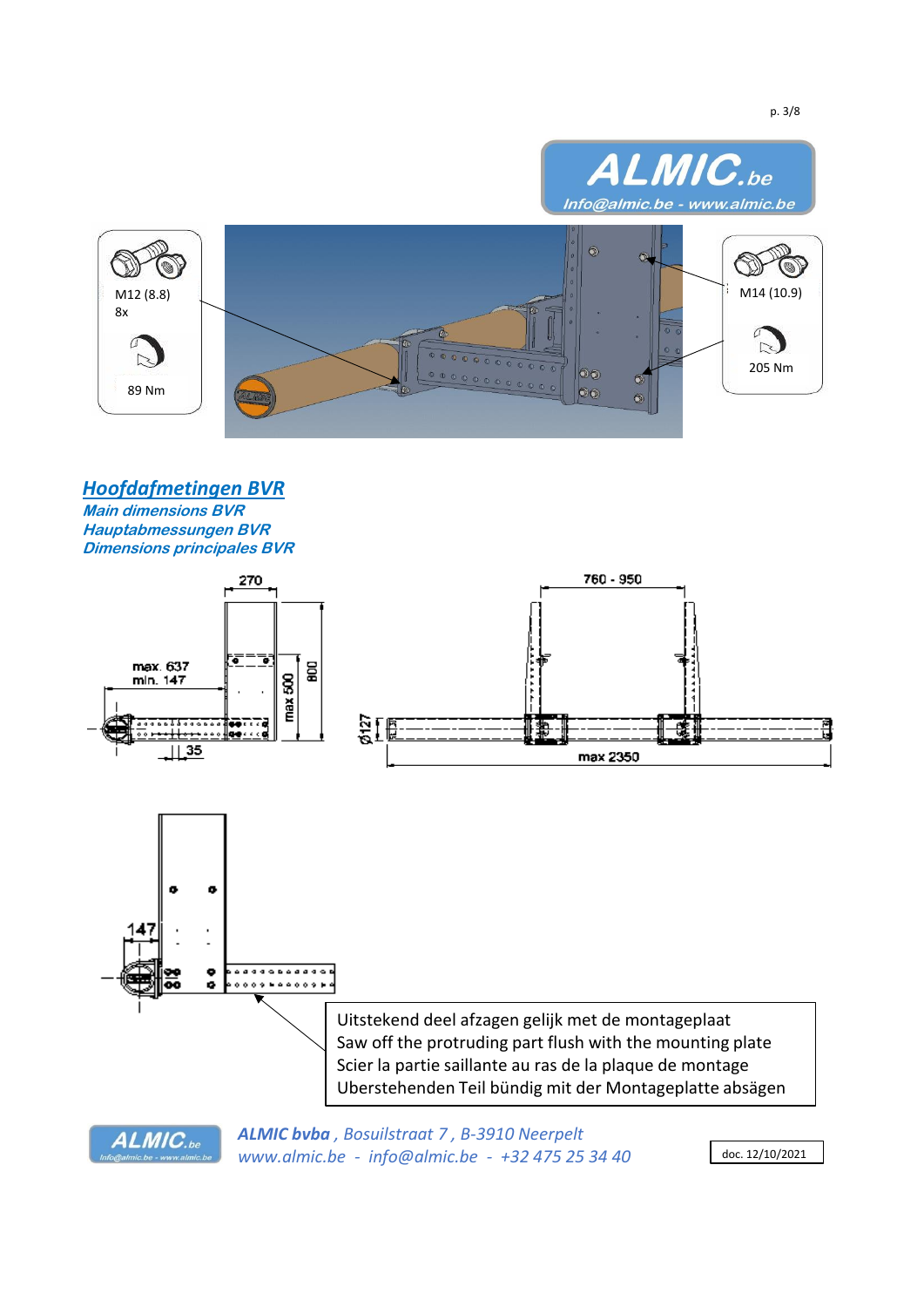# *Samenbouw - Assembly - Montage - Assemblée*







| Nr. | Art. nr   | <b>Omschrijving-Descrition-Beschreibung-Description</b>                       | Aantal-quantity-Anzahl-quantité |
|-----|-----------|-------------------------------------------------------------------------------|---------------------------------|
|     | 1BUM 110  | schetsplaat Links - end plate Left - Montage platte Links - Platine Gauche    | 1                               |
|     | 2 BUM 111 | schetsplaat rechts - end plate Right - Montage platte Rechts - Platine Droite | 1                               |
|     | 3 BUM 144 | steunplaat - support plate - Trägerplatte - plaque du suppo                   | $\mathbf{2}$                    |
|     | 4 MOO014  | moer M14, DIN6923, 10.9                                                       | 16                              |
|     | 5 BOO142  | bout M14x40x1,5, DIN6921, 10.9                                                | 16                              |
|     | 6BU0503   | eindstop, end cap, Tubenkappe, bouchon de tube                                | $\overline{2}$                  |
|     | 7BU0522   | bumperbuis - bumper tube - Rundstossrohr - tube pare-chocs                    | $\vert$                         |
|     | 8 MOH012  | moer-nut-mutter-visserie DIN985 M12                                           | 8                               |
|     | 9SLB 012  | sluitring-washer-Scheiben-rondelle DIN125 ø 12                                | 8 <sup>1</sup>                  |
|     | 10 BUO504 | draadbeugel, wire bracket, Drahthalterung, support de fil                     | $\vert$                         |



*ALMIC bvba , Bosuilstraat 7 , B-3910 Neerpelt www.almic.be - info@almic.be - +32 475 25 34 40*

doc. 12/10/2021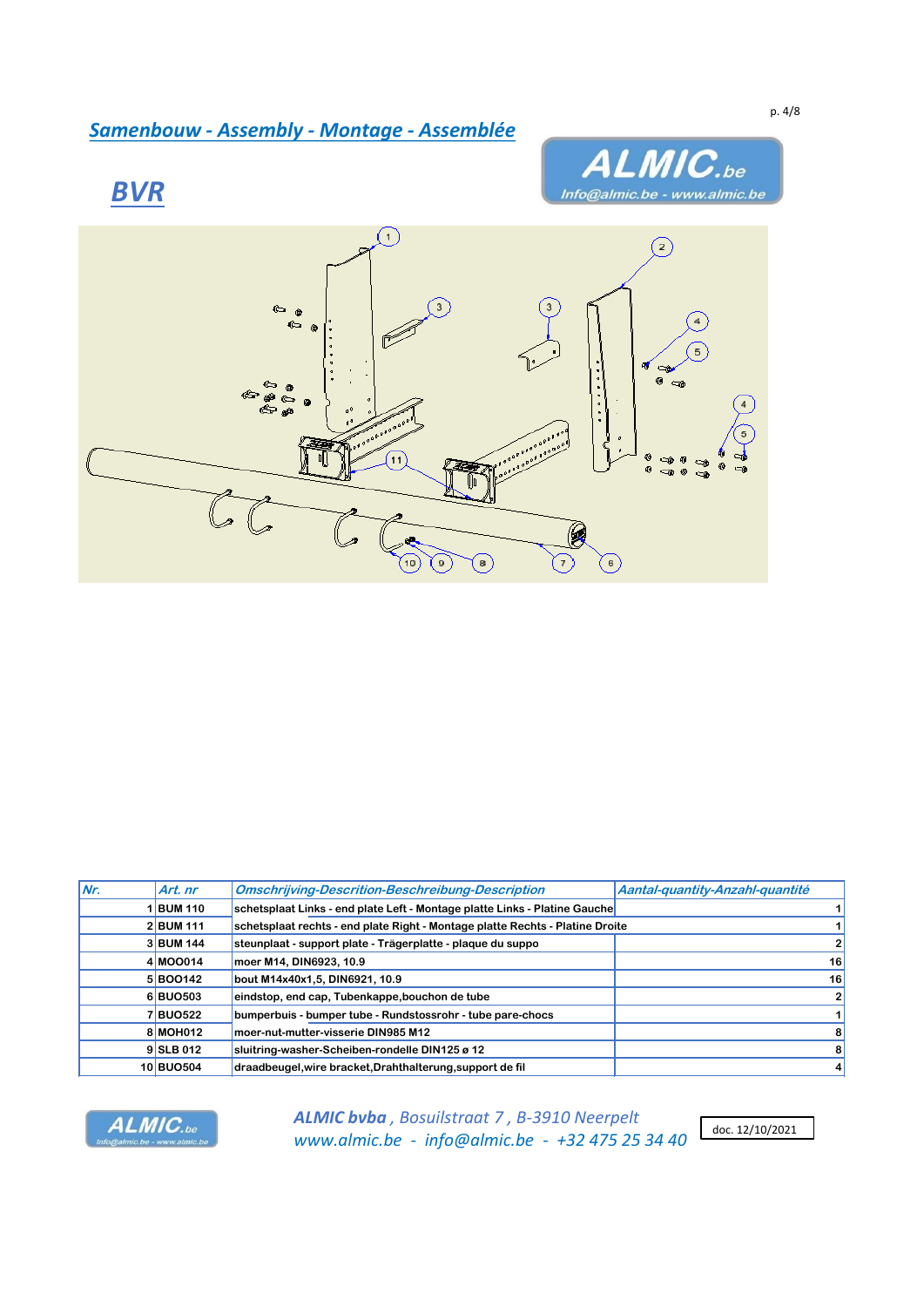# *OPBOUW AFMETINGEN Build-up dimensions Aufbaumaße Dimensions d'accumulation*





8° E

 **D= max. 300 mm (voertuigklasse O2, N2, M, N1, N**≤ **8 t.) (classe de véhicule,vehicle class,Fahrzeugklasse)**

 **(voertuigklasse N2**>**8 t., N3, O3, & O4 met laadklep of kipperaanhanger) (classe de véhicule N2> 8 t., N3, O3 et O4 avec hayon élévateur ou benne) (vehicle class N2>8 t., N3, O3, & O4 with tail lift or tipper trailer) (Fahrzeugklasse N2>8 t.,N3,O3,&O4 mit Ladebordwand oder Kippanhänger)**

 **max. 200 mm (voertuigklasse O3 & O4) (classe de véhicule,vehicle class,Fahrzeugklasse)**

**C\*= max. 450 mm ( Luchtvering - air suspension, voertuigklasse N2**> **8 t., N3, O3, O4) (zie E) ( Luftfederung - suspension pneumatique)**

**C\*= max. 500 mm ( bladvering - leaf suspension, voertuigklasse M,N1, N2**≤ **8t., O&, O2) ( Blattfedern - ressorts à lames)**

- **E = Als een uitrijhoek van 8 graden niet kan worden bereikt, is het toegestaan om de bodemvrijheid tot 550 mm te vergroten**
- **E = If an exit angle of 8 degrees cannot be achieved, it is permitted to increase the ground clearance to 550 mm**
- **E = Wenn ein Austrittswinkel von 8 Grad nicht erreicht werden kann, darf die Bodenfreiheit auf 550 mm erhöht werden**
- **E = Si un angle de sortie de 8 degrés ne peut pas être atteint, il est permis d'augmenter la garde au sol à 550 mm**

ALMIC.be

*ALMIC bvba , Bosuilstraat 7 , B-3910 Neerpelt www.almic.be - info@almic.be - +32 475 25 34 40* doc. 12/10/2021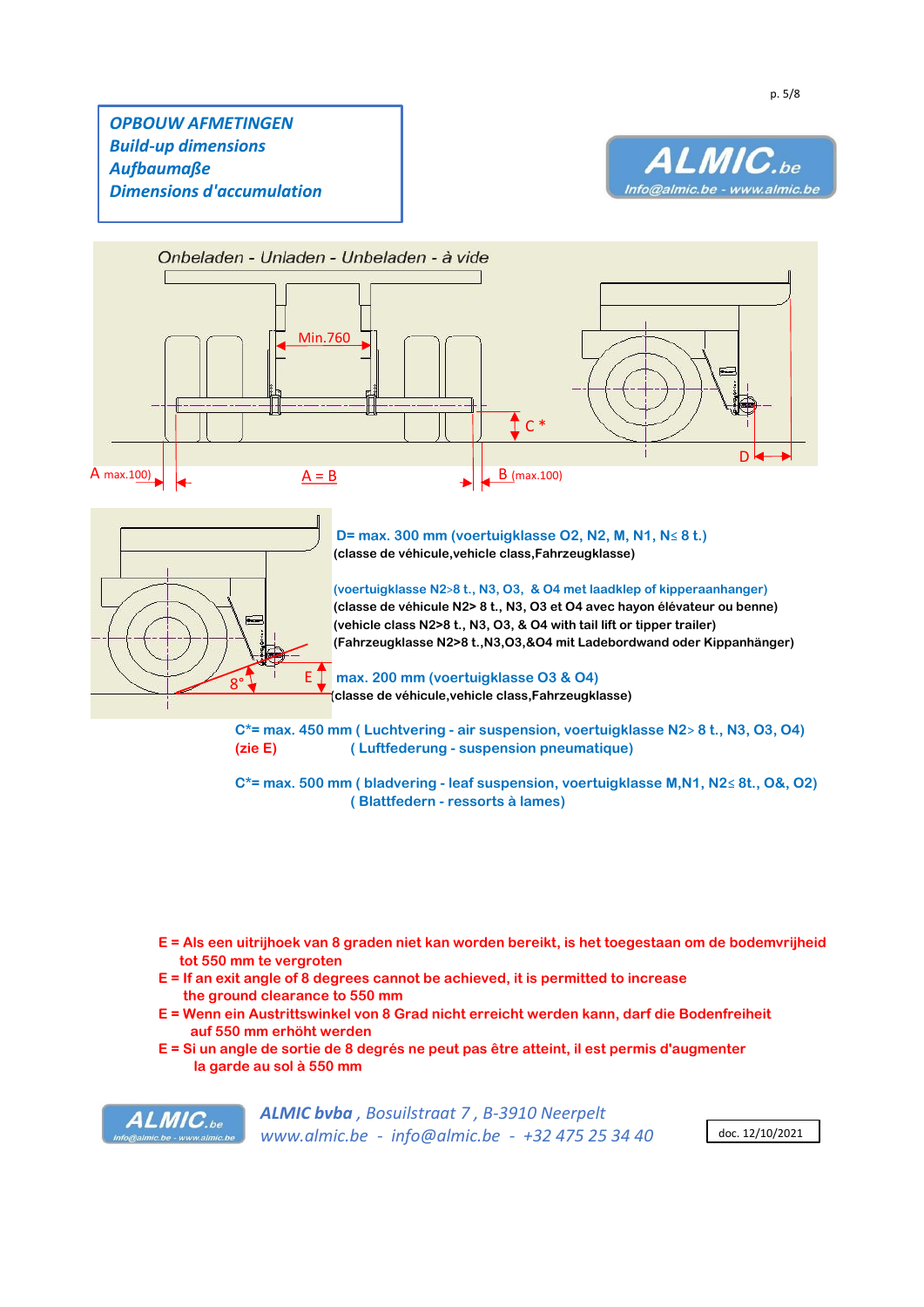## **Plaatsing bouten** p.6/8

## **bolt placement**

**placement des boulons Platzierung der Schrauben**



*www.almic.be - info@almic.be - +32 475 25 34 40* doc. 12/10/2021

We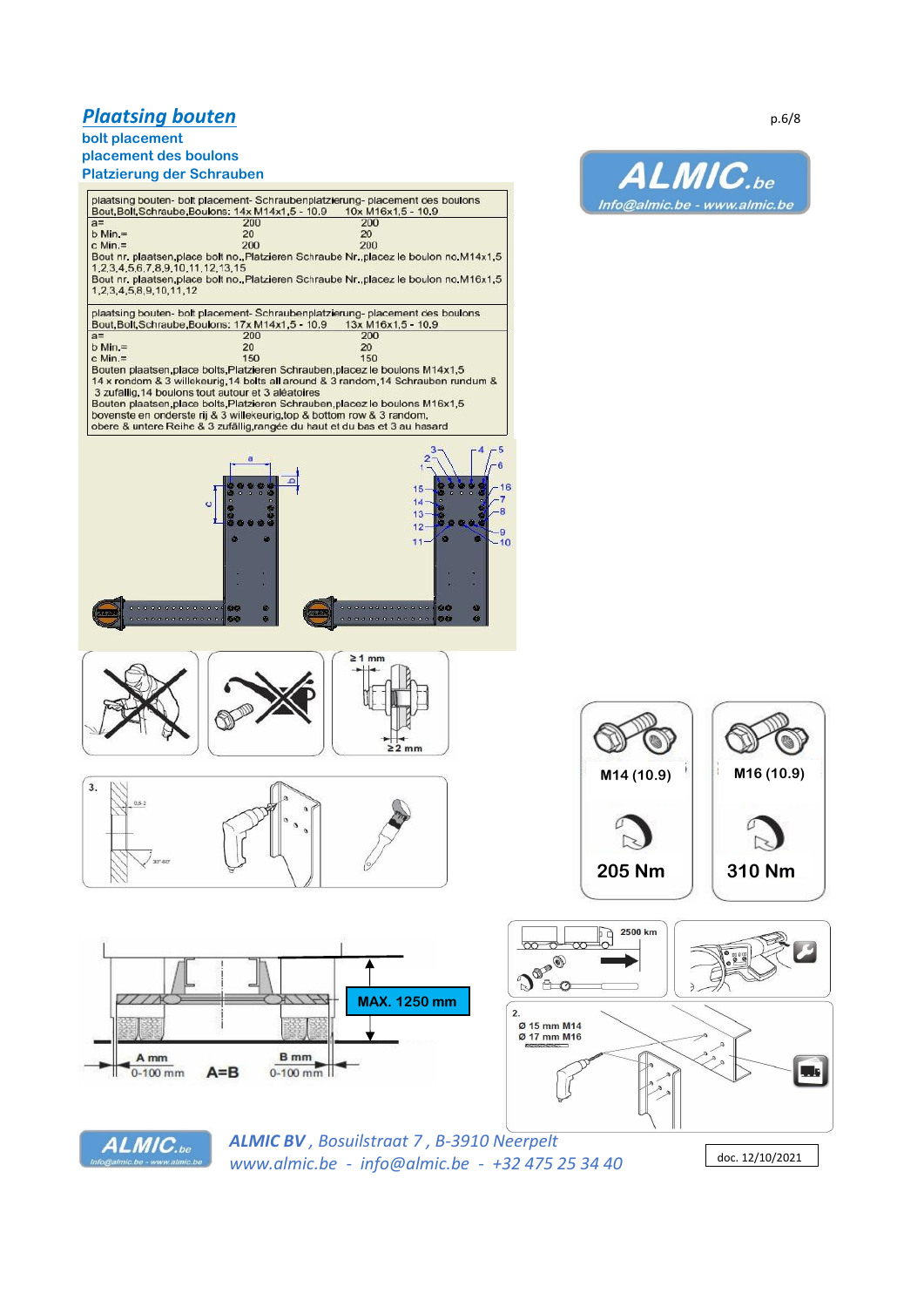

**drill holes so that the corner profile fits well against the chassis percez des trous pour que le profilé d'angle s'adapte bien au châssis Löcher bohren, damit das Eckprofil gut am Chassis anliegt**



*ALMIC bvba , Bosuilstraat 7 , B-3910 Neerpelt www.almic.be - info@almic.be - +32 475 25 34 40* doc. 12/10/2021

ALMIC.be